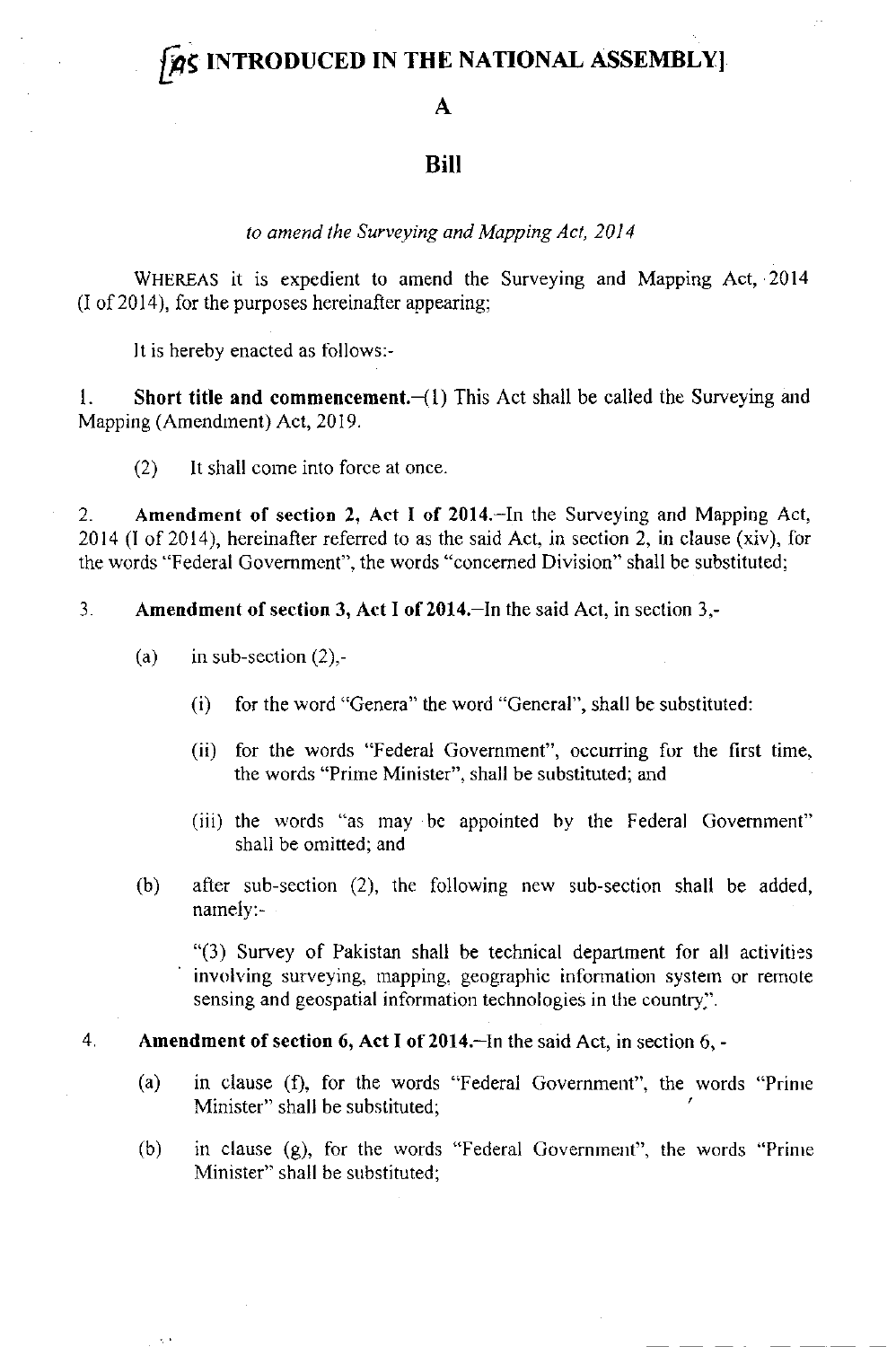- (c) in clause (i), for the words "Federal Government", the words "concerned Division" shall be substituted; and
- (d) in clause (r), for the words "Federal Govemmenl", the words "concerned Division" shall be substituted.

5. Amendment of section 11, Act I of 2014. In the said Act, in section 11, in sub-section (1), after the words "shall", occurring for the first time, the words and commas "use insert, print or publish maps of Pakistan or atlases" shall be inserted.

6. Amendment of section 13, Act I of 2014.-In the said Act, in section 13, for thc words "Federal Government", the words "concerned Division" shall be substituted.

7. Amendment of section 16, Act I of 2014. In the said Act, in section 16,-

(a) in sub-section (2), the words "Federal Government", the words "concemed Division" shall be substituted; and

(b) after sub-section (5), the following nerv sub-section shall be added, namely:-

"(6) No one can prinl, display, disseminate, use or circulate incorrect and unofficial version of map of Pakistan or any part of Pakistan in hard  $\circ$ r digital form. All individuals hrms, organizations or departments shall get their maps vetted and cleared from Survey of Pakistan before use. publication. dissemination or circulation".

 $\mathbf{I}$ 

8. Amendment of section 18, Act I of 2014.-In the said Act, in section 18, in sub-section (1), for the words "Federal Government", the words "concerned Division" shall be substituted.

9. Amendment of section 19, Act I of 2014.-ln the said Act, in section 19, in sub-section (1), for the words "Federal Government", the words "concemed Division" shall be substituted,

10. Amendment of section 20, Act I of 2014.-In the said AcI, in section 20 in clause (iv), the word "and", occurring at the end, shall be omitted and in clause (v), the full stop, a semi colon and the word ";and" shall be substituted and thereafter following new clause shall be added, namely:-

"(vi) Any individual, firm, organization or department involved in printing, displaying, disseminating, using or circulating incorrect and unofficial version of map of Pakistan or any part of Pakistan in hard or digital form shall be liable to be imprisoned for a term which may extend up to five years or a fine of five millions rupees or both." Shall be inserted,

11. Amendment in section 23, Act I of 2014.  $-$  In the said Act, in section 23, for the words "Federal Government", the words "concerned Division" shall be substituted.

∬.